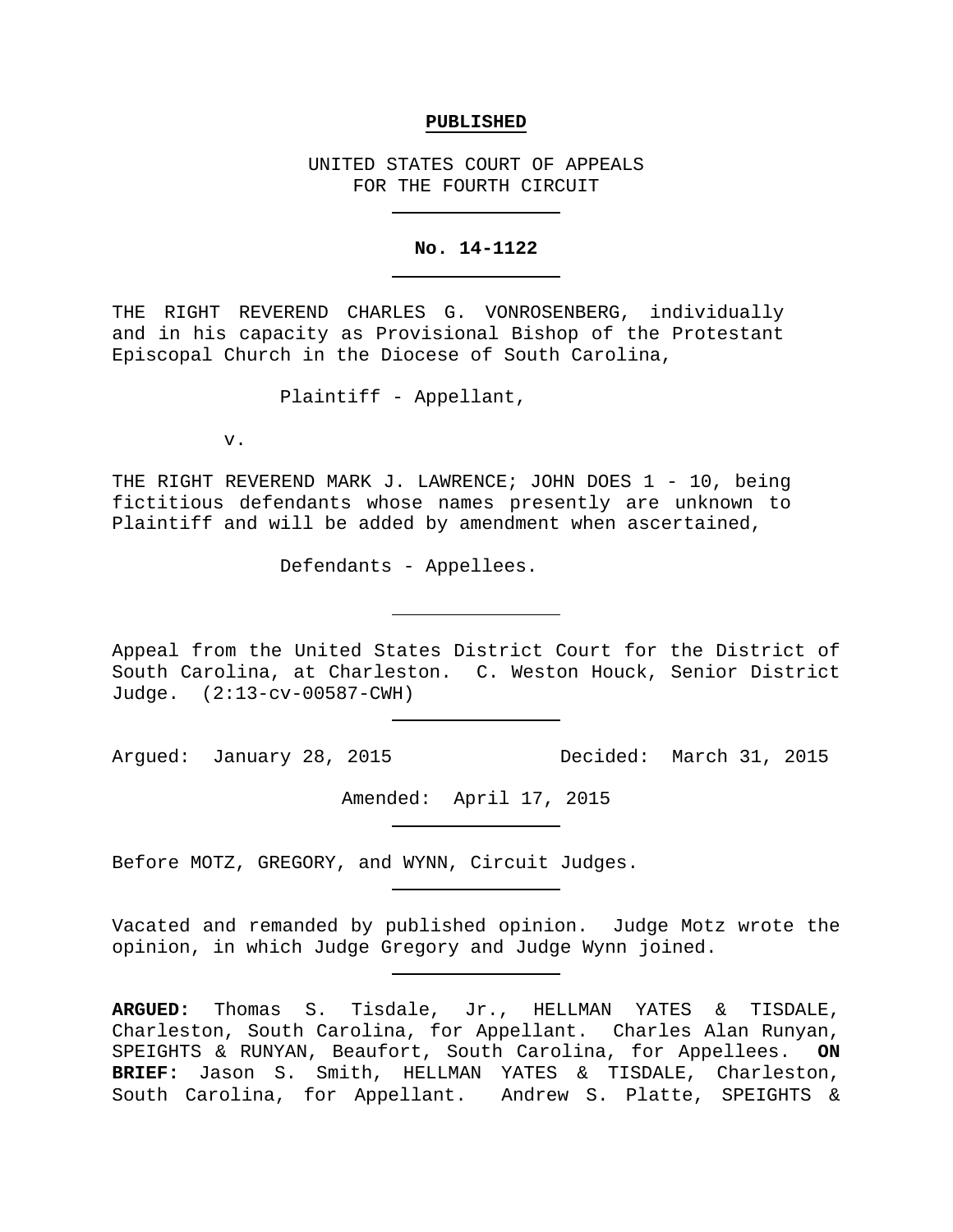RUNYAN, Beaufort, South Carolina; Henrietta U. Golding, MCNAIR LAW FIRM, Myrtle Beach, South Carolina; Charles H. Williams, WILLIAMS & WILLIAMS, Orangeburg, South Carolina; David Cox, WOMBLE, CARLYLE, SANDRIDGE & RICE, LLP, Charleston, South Carolina, for Appellee The Right Reverend Mark J. Lawrence.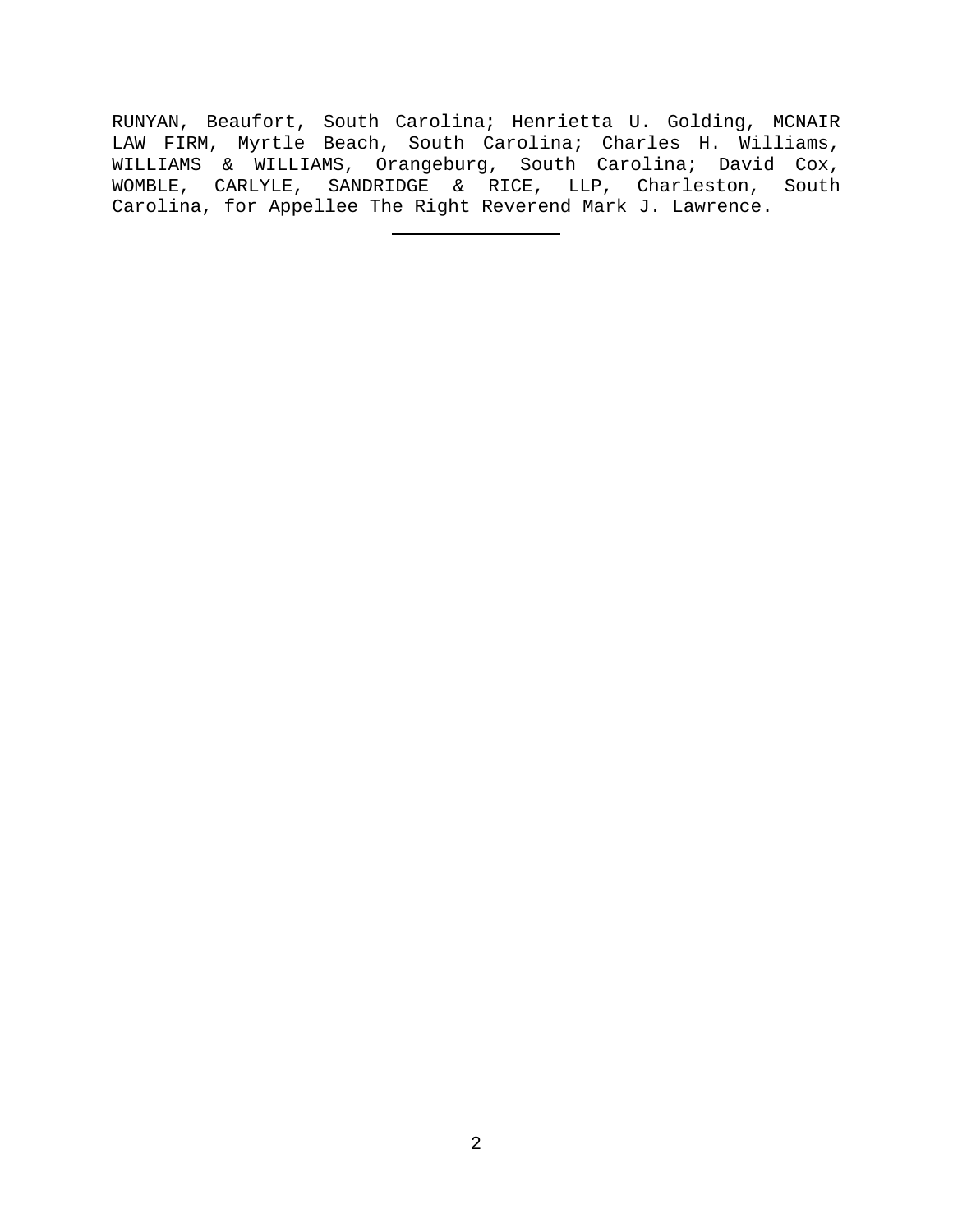DIANA GRIBBON MOTZ, Circuit Judge:

This appeal arises from a dispute between two clergymen. Each believes himself to be the proper leader of The Protestant Episcopal Church in the Diocese of South Carolina. Bishop Charles G. vonRosenberg brought this action against Bishop Mark J. Lawrence, alleging two Lanham Act violations and seeking declaratory and nondeclaratory relief. In response, Bishop Lawrence asked the district court to abstain in favor of pending related state court proceedings. Relying on the abstention doctrine articulated in Brillhart v. Excess Insurance Co. of America, 316 U.S. 491 (1942) and Wilton v. Seven Falls Co., 515 U.S. 277 (1995), which affords a federal court broad discretion to stay declaratory judgment actions, the district court dismissed the action. Because we conclude that Colorado River Water Conservation District v. United States, 424 U.S. 800 (1976), which permits a federal court to abstain only in "exceptional" circumstances, properly governs the abstention decision in this action seeking both declaratory and nondeclaratory relief, we vacate the dismissal order and remand for further proceedings.

I.

Bishop vonRosenberg alleges that in December 2012, the Disciplinary Board of The Protestant Episcopal Church in the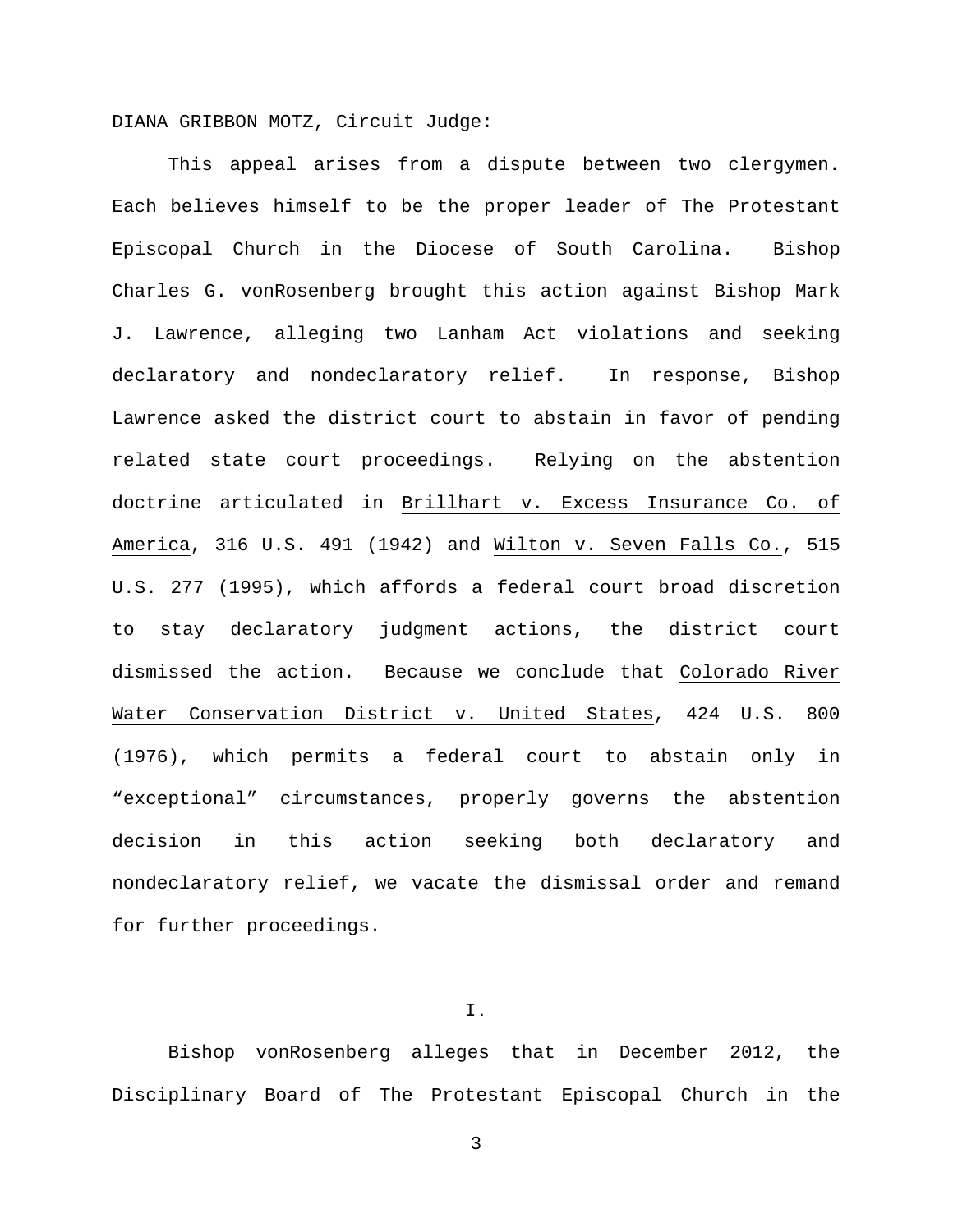United States ousted Bishop Lawrence from his position as Bishop of the Diocese of South Carolina. He further alleges that on January 16, 2013, a Convention of the Diocese elected and installed him as Bishop Lawrence's replacement. Bishop vonRosenberg claims that Bishop Lawrence, after his ouster, has improperly continued to use the Church's service marks and falsely advertised himself as the leader of the Church. Bishop Lawrence maintains that he was not removed from office. He contends that Bishop vonRosenberg serves only as leader of an unincorporated Episcopal association created to supplant the Diocese. Each man views himself "as the Diocese's veritable head, and, thus, the rightful user of its service marks." vonRosenberg v. Lawrence, No. 13-587, slip op. at 4 (D.S.C. Aug. 23, 2013) ("Abstention Order").

On January 4, 2013 (prior to the filing of this action and before the Convention assertedly installed Bishop vonRosenberg as Bishop Lawrence's replacement), a faction of Bishop Lawrence's supporters filed suit in South Carolina state court against the Episcopal Church. That action alleges violations of service mark infringement and improper use of names, styles, and emblems -- all "arising exclusively under South Carolina law." Id. The state court issued a temporary restraining order preventing anyone other than Bishop Lawrence and those under his direction from using these service marks and names.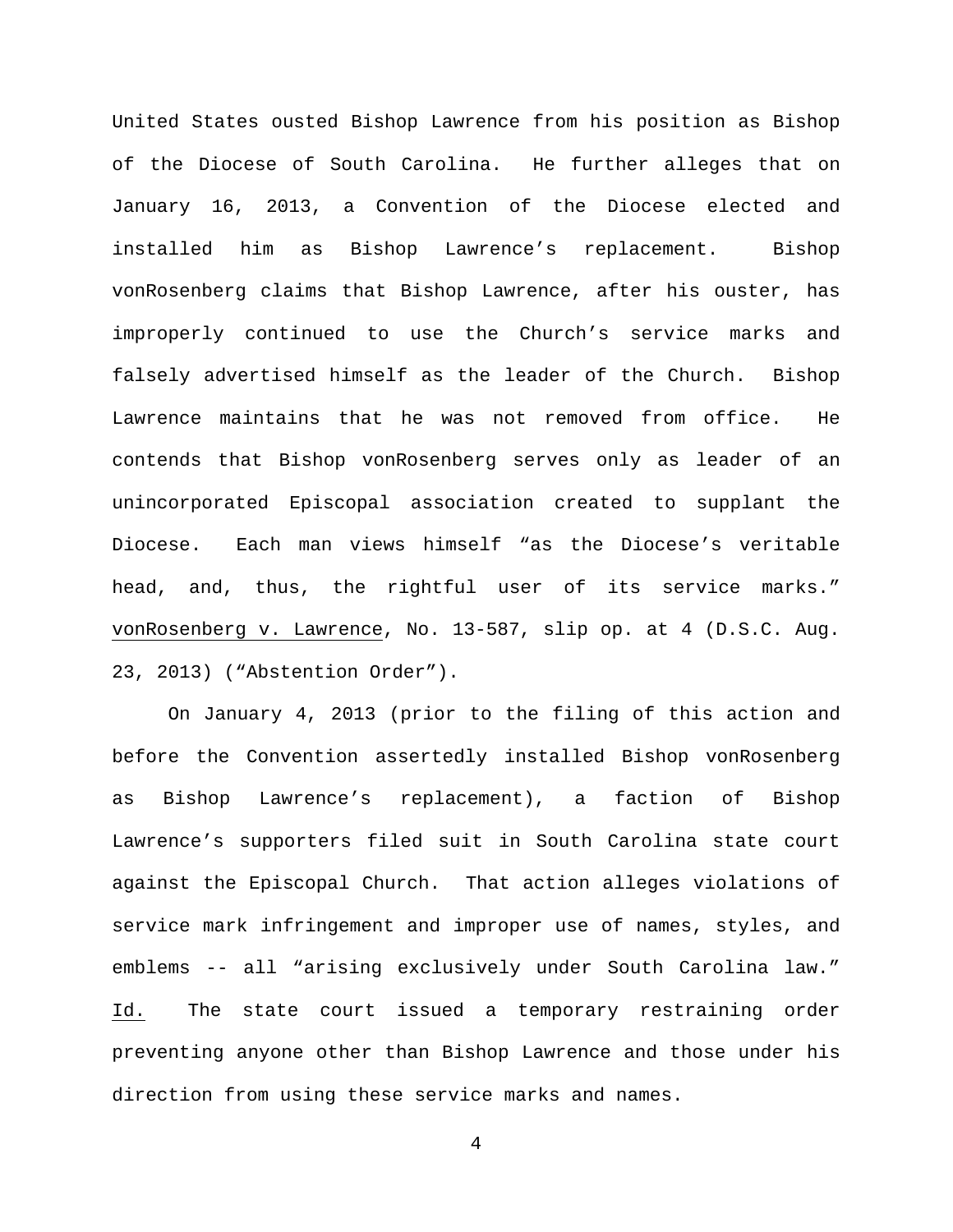On March 5, Bishop vonRosenberg filed the present action against Bishop Lawrence seeking declaratory and injunctive relief for two violations of the Lanham Act, 15 U.S.C. § 1114 and § 1125(a)(1)(A) (2012). Bishop vonRosenberg alleges that Bishop Lawrence violated Section 43(a) of the Lanham Act, 15 U.S.C. § 1125(a), by the unauthorized use of four service marks belonging to the Diocese of South Carolina and by advertising falsely that "he is the true Bishop and ecclesiastical authority of the Diocese." On March 28, Bishop Lawrence asked the district court to dismiss this federal action for lack of standing or, in the alternative, asked the court to abstain and stay this action pending resolution of the related state court case.

That same day, Bishop vonRosenberg's followers filed answers and counterclaims in the state case, including trademark infringement claims. On April 3, the vonRosenberg followers removed the state action to federal court pursuant to 28 U.S.C. § 1441(a). Six weeks later, the district court remanded that case to state court.

On August 23, 2013, the district court granted Bishop Lawrence's motion to abstain and dismissed the present action. The district court held that Bishop vonRosenberg had constitutional and prudential standing to assert individual injuries against Bishop Lawrence for trademark infringement and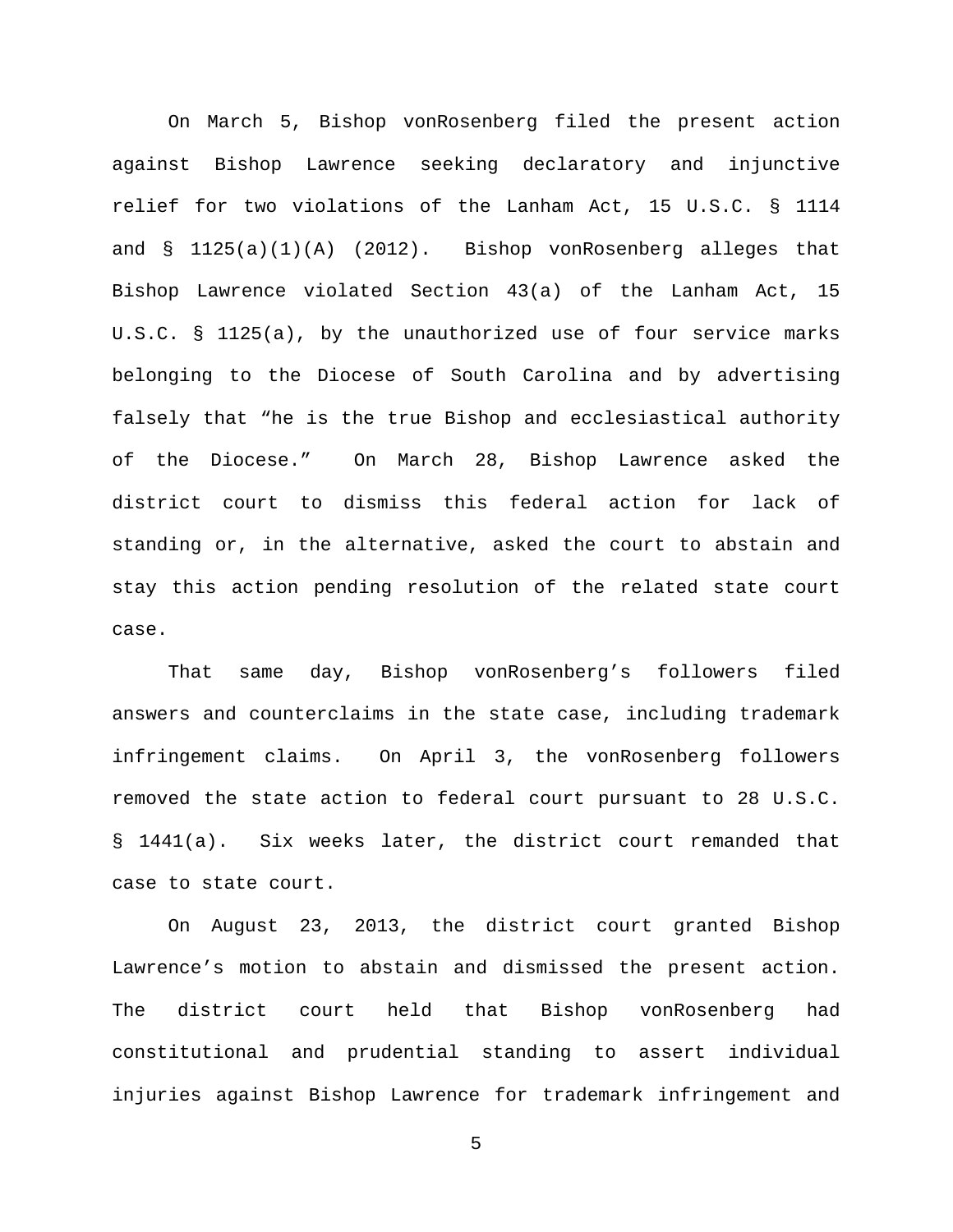false advertising. Nevertheless, invoking its "broad discretion to . . . decline to grant[] declaratory relief" under Brillhart and Wilton, the district court granted Bishop Lawrence's motion to abstain. Abstention Order at 12 (quoting Wilton, 515 U.S. at 28[1](#page-5-0)). Bishop vonRosenberg timely noted this appeal.<sup>1</sup>

## II.

We "review the district court's decision to surrender jurisdiction for abuse of discretion." New Beckley Mining Corp. v. Int'l Union, United Mine Workers, 946 F.2d 1072, 1074 (4th Cir. 1991). But "[w]hether a case satisfies the basic requirements of abstention" constitutes "a legal question subject to de novo review." Myles Lumber Co. v. CNA Fin. Corp., 233 F.3d 821, 823 (4th Cir. 2000).

Bishop vonRosenberg contends that the district court applied the wrong criteria in determining to abstain in this case. He maintains that the principles set forth in Colorado River, rather than those in Brillhart and Wilton, should have guided the abstention inquiry in this action seeking both declaratory and nondeclaratory relief.

<span id="page-5-0"></span> $1$  On February 3, 2015, the state trial court issued a judgment and final order in favor of Bishop Lawrence's<br>followers. Bishop vonRosenberg's followers have noted an appeal Bishop vonRosenberg's followers have noted an appeal of that order.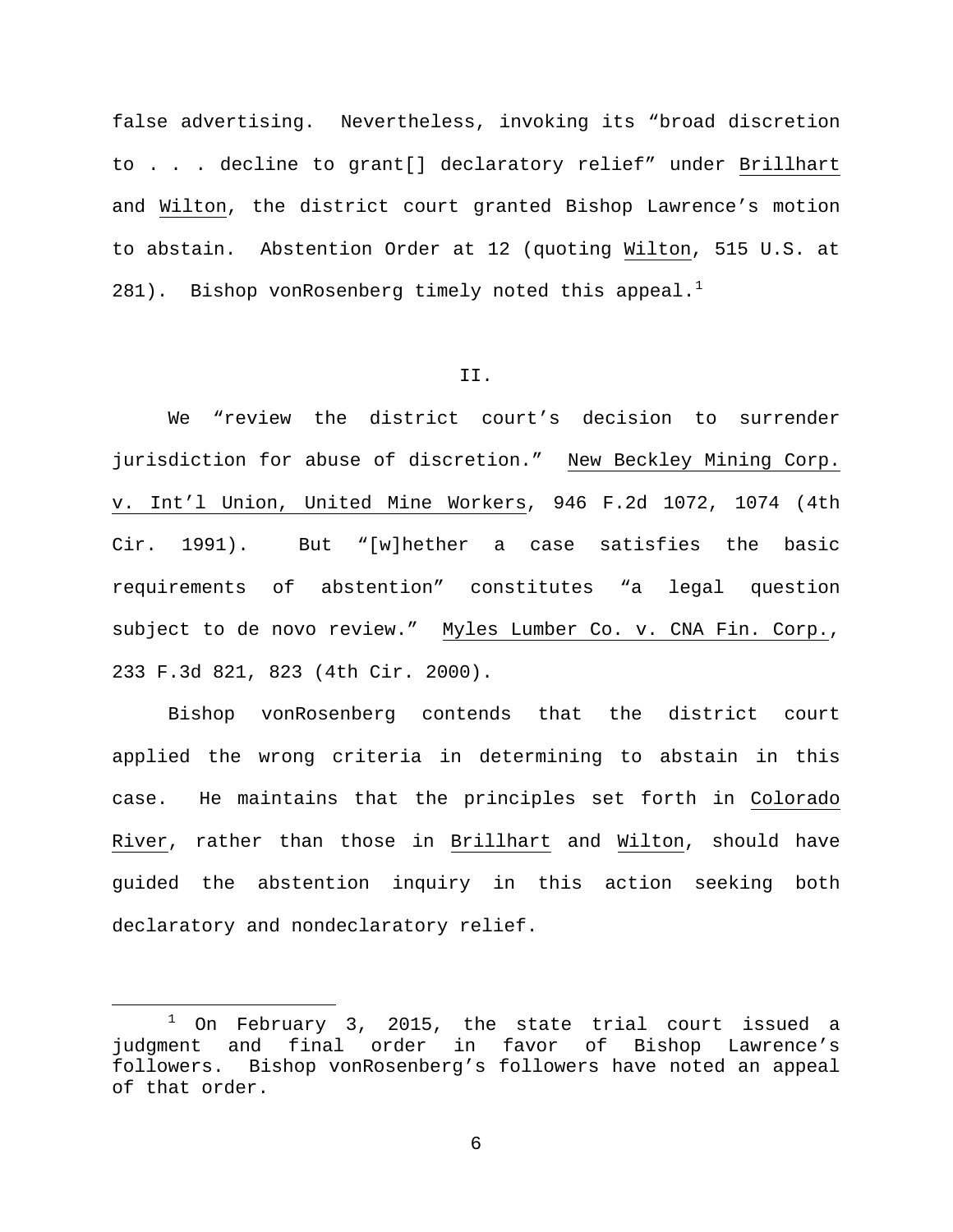In Colorado River, the Supreme Court held that a federal court may abstain from deciding non-frivolous, nondeclaratory claims in favor of a parallel state suit for reasons of "wise judicial administration" –- but only in "exceptional" circumstances. 424 U.S. at 818. The Court explained that a federal court's "virtually unflagging obligation" to decide such federal claims rendered its authority to stay a federal action for these administrative reasons "considerably more limited than the circumstances appropriate for abstention" under other abstention standards.<sup>[2](#page-6-0)</sup> Id. at 817-18; <u>see also</u> Moses H. Cone Mem'l Hosp. v. Mercury Constr. Corp., 460 U.S. 1, 28 (1983). Thus, a court must apply Colorado River abstention "parsimoniously." Chase Brexton Health Servs., Inc. v. Maryland, 411 F.3d 457, 463 (4th Cir. 2005). Even if a parallel state court suit exists, in deciding whether to abstain for that reason, a court must balance several factors, "with the balance heavily weighted in favor of the exercise of [federal] jurisdiction." Moses H. Cone Mem'l Hosp., 460 U.S. at 16. We have identified six factors a court must consider in making this decision. See Chase Brexton, 411 F.3d at 463-64.

<span id="page-6-0"></span> $2$  The parties do not contend on appeal that any abstention standard other than that set forth in Colorado River or Brillhart/Wilton governs this case.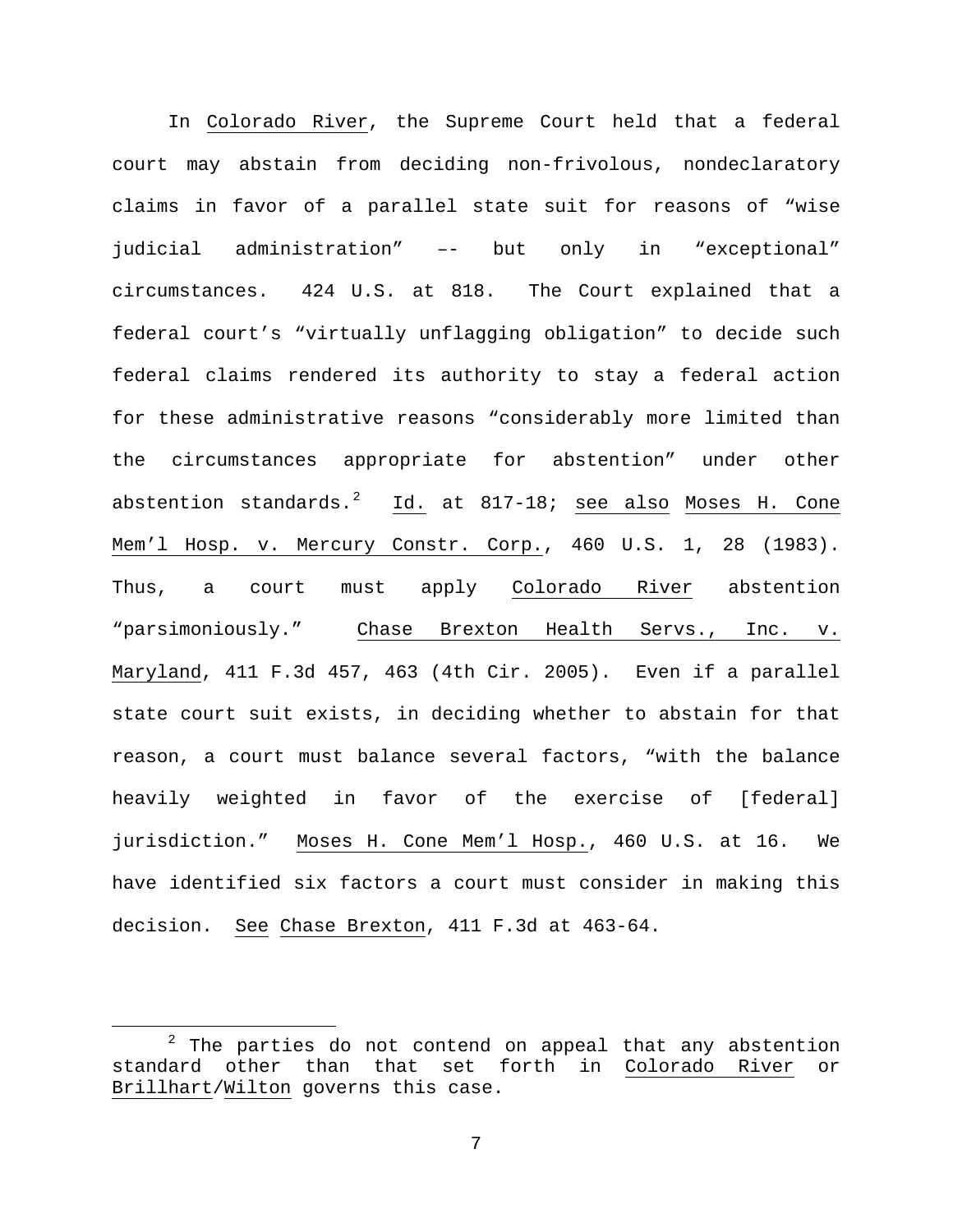The district court did not consider any of these factors, rather it simply found abstention proper under the Brillhart/Wilton standard. Those cases recognize that courts have broad discretion to abstain from deciding declaratory judgment actions when concurrent state court proceedings are under way. This wide latitude arises out of "federal courts['] unique and substantial discretion in deciding whether to declare the rights of litigants." Wilton, 515 U.S. at 286.

We have never expressly held which abstention standard applies to a federal complaint, like the one at hand, which asserts claims for both declaratory and nondeclaratory relief. See VRCompliance LLC v. HomeAway, Inc., 715 F.3d 570, 571-72 (4th Cir. 2013). But, although we have recognized that some circuits have taken other approaches to these mixed cases, we have held that when a court is "required to entertain" a nondeclaratory claim, it is "not at liberty to abstain from entertaining the declaratory claims." Great Am. Ins. Co. v. Gross, 468 F.3d 199, 210 (4th Cir. 2006). Thus, "when a plaintiff seeks relief in addition to a declaratory judgment, such as damages or injunctive relief, both of which a court must address, then the entire benefit derived from exercising discretion not to grant declaratory relief is frustrated, and a stay would not save any judicial resources." Chase Brexton, 411 F.3d at 466 (emphasis in original).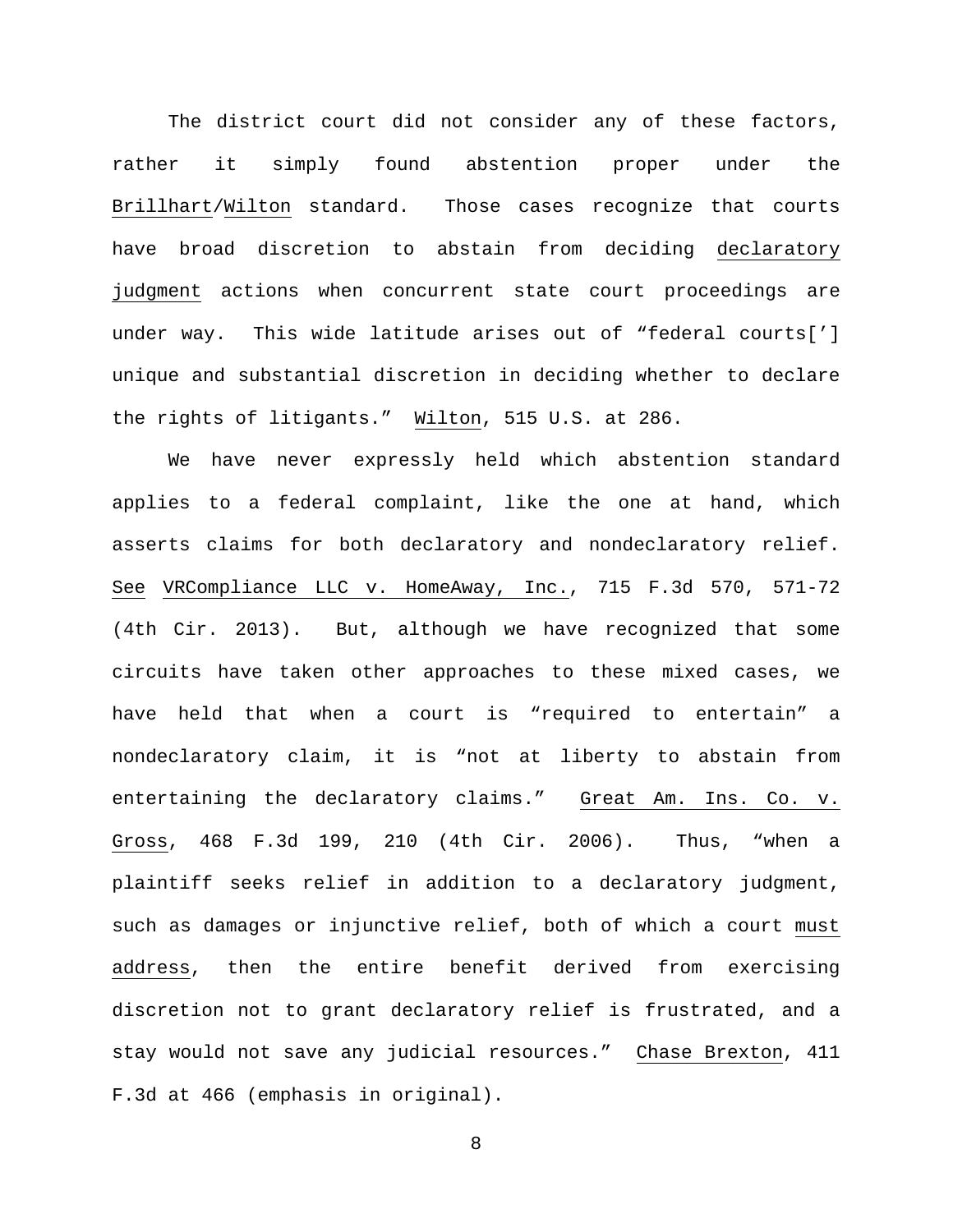To apply the Brillhart/Wilton standard to a federal complaint seeking injunctive or monetary relief, which would otherwise be governed by the Colorado River standard, would ignore the very different justifications for the two abstention standards. Colorado River permits a court to abstain only in the rare circumstance in which the needs of judicial administration are so pressing as to supersede the court's otherwise "virtually unflagging obligation" to exercise its jurisdiction over that federal action. Colorado River, 424 U.S. at 817 (emphasis added). Brillhart/Wilton, by contrast, naturally flows from the broad discretion afforded courts to entertain actions and award declaratory relief under the Declaratory Judgment Act. The Brillhart/Wilton standard therefore provides a poor fit for causes of action over which a federal court generally must exercise jurisdiction -- namely, claims for nondeclaratory relief. For those claims, "[o]nly the clearest of justifications will warrant dismissal" in favor of concurrent state court proceedings. Id. at 819.

We have previously taken note of these differences and related considerations, including a federal court's "unflagging obligation" to adjudicate federal claims for injunctive or monetary relief over which it has jurisdiction. See Gross, 468 F.3d at 210; Chase Brexton, 411 F.3d at 466. We now join several of our sister circuits in holding that Colorado River,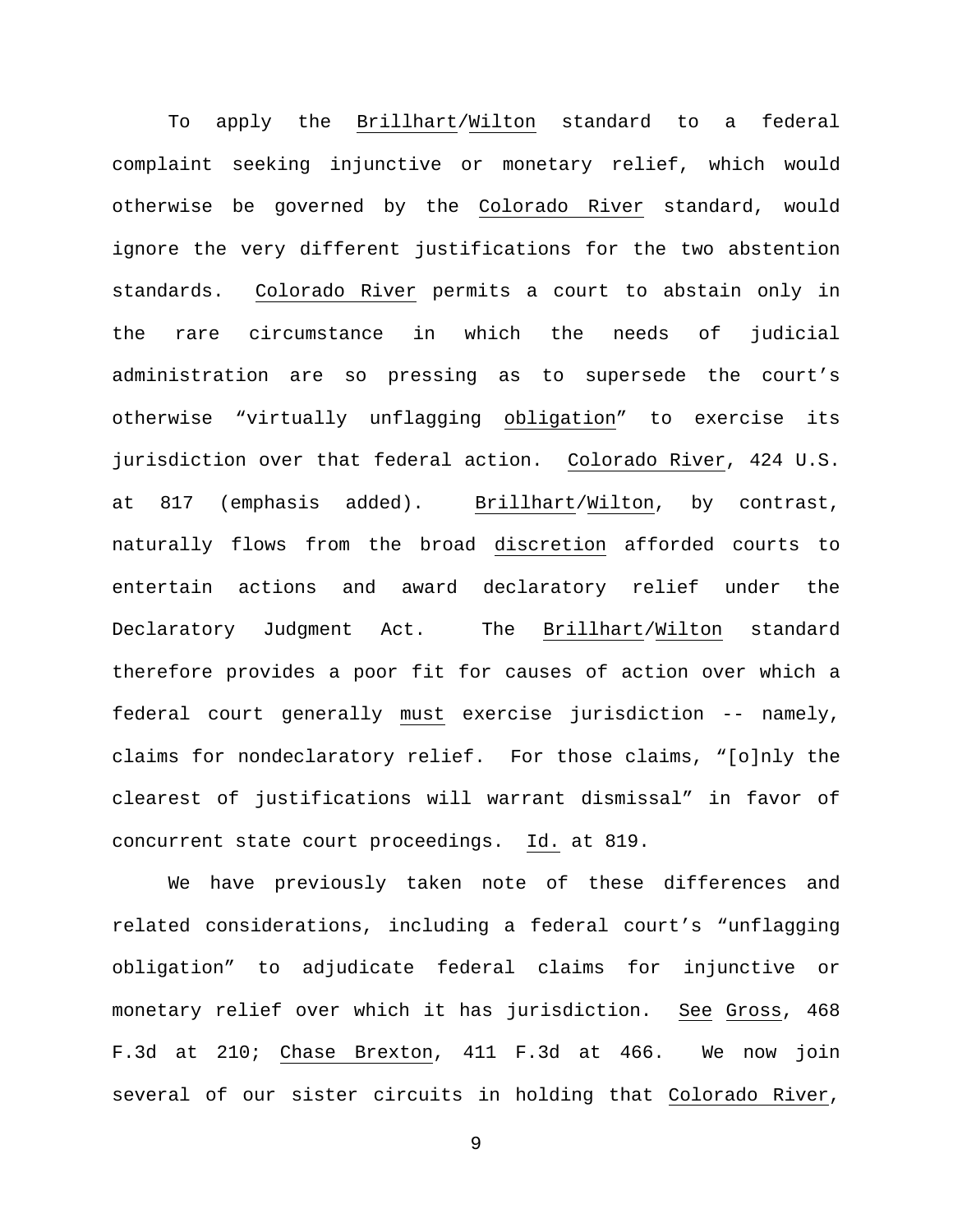not Brillhart/Wilton, must guide a court's decision to abstain from adjudicating mixed complaints alleging claims for both declaratory and nondeclaratory relief. See New England Ins. Co. v. Barnett, 561 F.3d 392, 396 (5th Cir. 2009); Village of Westfield v. Welch's, 170 F.3d 116, 124 n.5 (2d Cir. 1999). Cf., United States v. City of Las Cruces, 289 F.3d 1170, 1180-82 (10th Cir. 2002).

A contrary approach would deprive a plaintiff of access to a federal forum simply because he sought declaratory relief in addition to an injunction or money damages. Such a penalty for requesting a declaration seems especially unwarranted given that nearly all claims, including those for damages or injunctive relief, effectively ask a court to declare the rights of the parties to the suit. To ensure that they have asked for all available relief, plaintiffs commonly add a request for declaratory relief in addition to requests for equitable or monetary relief. We decline to adopt a rule that would transform that thoroughness into a handicap.

The Colorado River standard applies to all mixed claims - even when the "claims for coercive relief are merely 'ancillary' to [a party's] request for declaratory relief." Black Sea Inv., Ltd. v. United Heritage Corp., 204 F.3d 647, 652 (5th Cir. 2000). Indeed, "the only potential exception to this general rule arises when a party's request for injunctive relief is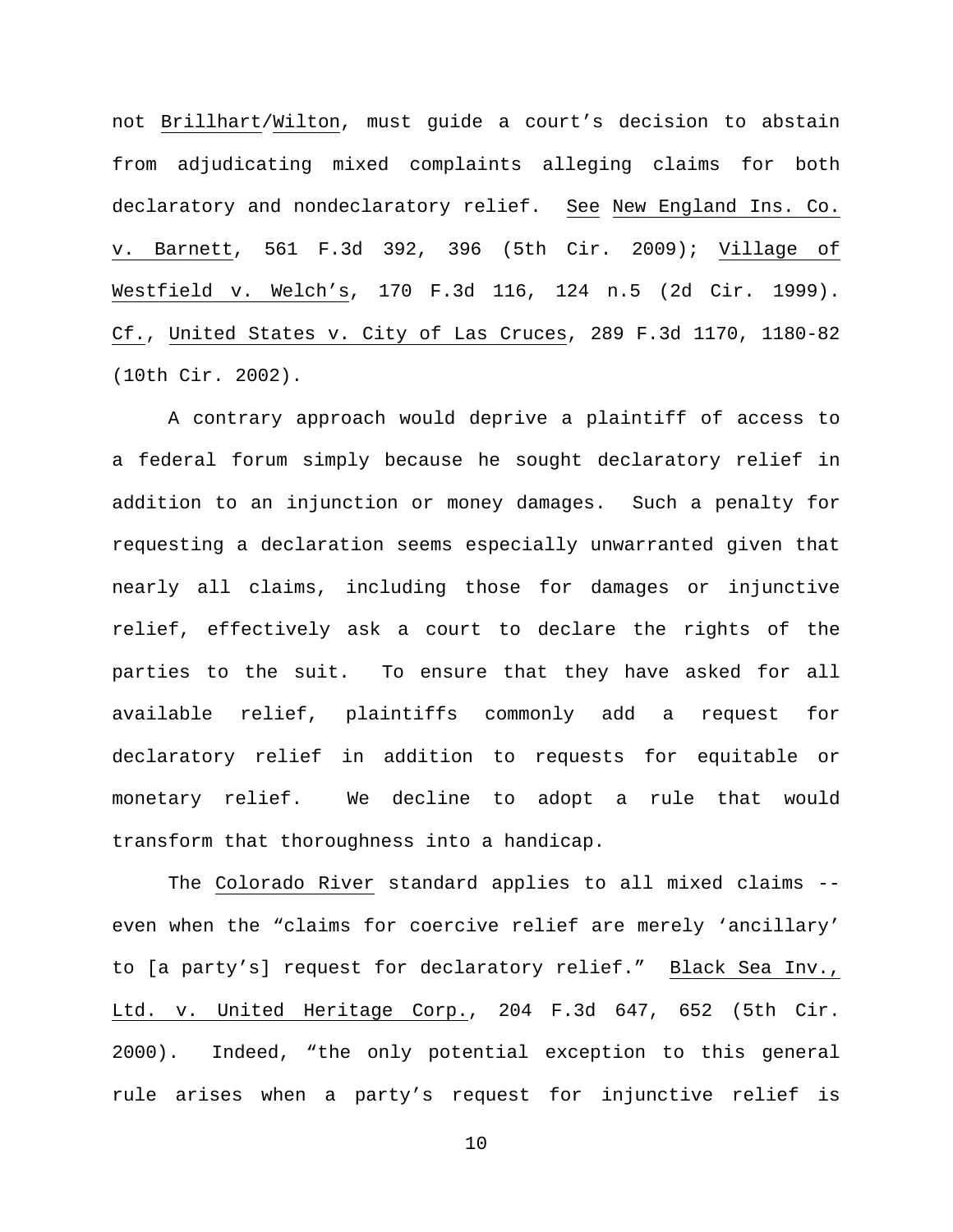either frivolous or is made solely to avoid application of the Brillhart standard." Id.<sup>[3](#page-10-0)</sup> Nothing in the record in this case indicates that Bishop vonRosenberg's request for injunctive relief is frivolous or designed to avoid application of the Brillhart/Wilton standard. Accordingly, the Colorado River standard governs the abstention question here.

## III.

In considering whether to abstain in mixed cases, where a plaintiff seeks both declaratory and nondeclaratory relief, a federal court's task "is not to find some substantial reason for the exercise of federal jurisdiction [but] . . . to ascertain whether there exist 'exceptional' circumstances . . . to justify the surrender of that jurisdiction." Moses H. Cone Mem'l Hosp., 460 U.S. at 25-26 (quoting Colorado River, 424 U.S. at 813). Because the district court did not apply this abstention standard, we must vacate its dismissal order and remand for a

<span id="page-10-0"></span> $\frac{3}{2}$  Riley v. Dozier Internet Law, P.C., 371 F. App'x 399 (4th Cir. 2010), an unpublished and therefore non-precedential an unpublished and therefore non-precedential opinion on which Bishop Lawrence nevertheless heavily relies, is such a case. There we concluded that "the perfunctory inclusion of nondeclaratory requests for relief does not suffice to remove<br>a plaintiff from the ambit of the Brillhart/Wilton rule." Id. a plaintiff from the ambit of the Brillhart/Wilton rule." at 404 n.2. For a declaratory judgment plaintiff may not obtain the benefit of "nearly mandatory jurisdiction under Colorado<br>River[] simply by tossing in dependent or boilerplate simply by tossing in dependent or boilerplate nondeclaratory requests." Id.